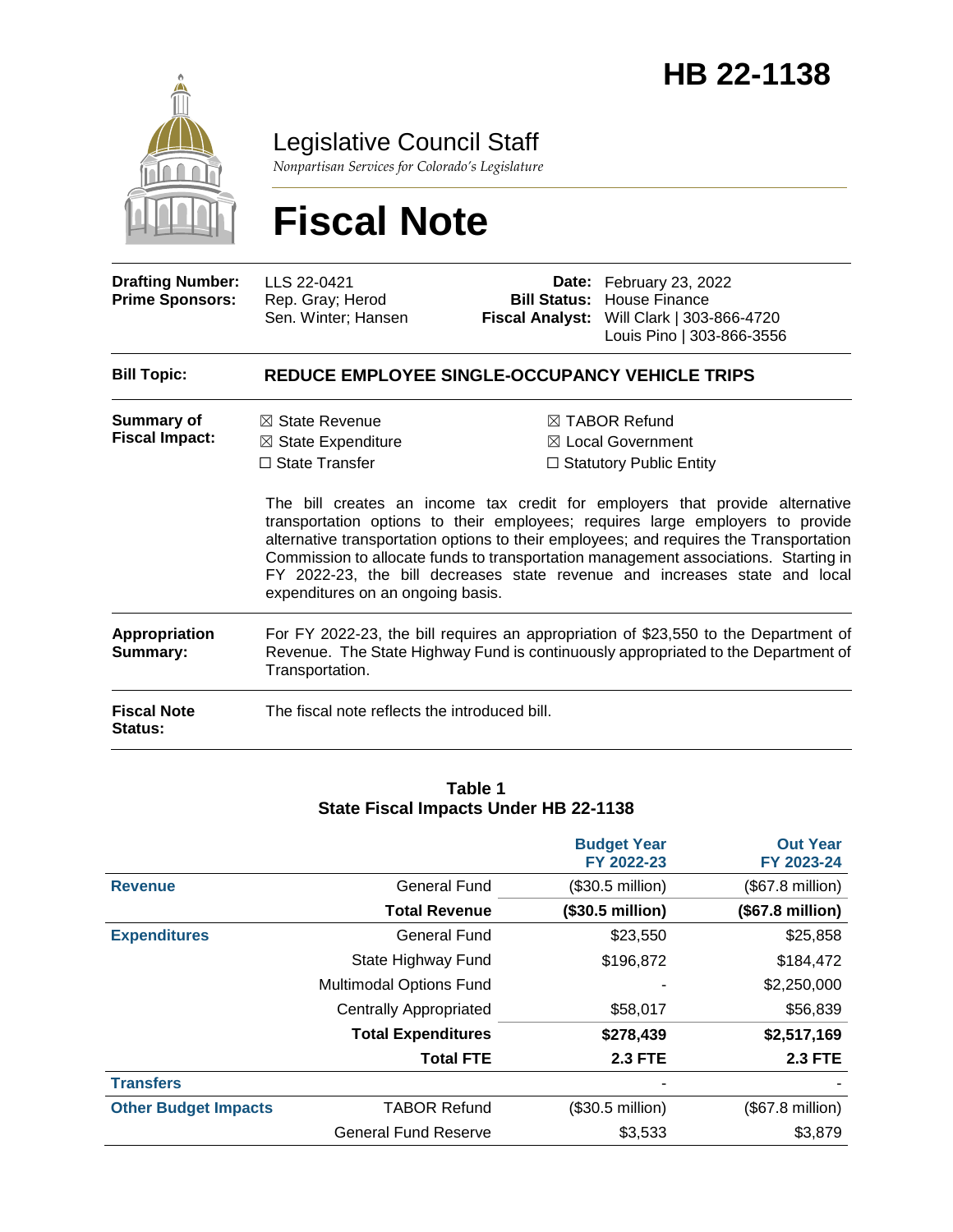## February 23, 2022 **HB 22-1138**

## **Summary of Legislation**

The bill creates an income tax credit for employers that provide alternative transportation options to their employees; requires large employers to complete an annual commuter survey and provide alternative transportation options to their employees; and requires the Transportation Commission to allocate funds to transportation management associations and organizations in nonattainment areas. These impacts are detailed below.

**Tax credit.** For tax years 2023 through 2029, this bill creates an income tax credit for any employer that creates a clean commuting plan, conducts an employer commuter survey, and offers two or more alternative transportation options to at least some of its employees. The tax credit amount is equal to 50 percent of the amount spent by the employer on alternative transportation options. Employers must provide the alternative transportation options to all essential workers and those making less than \$40,000 per year to qualify for the credit. The tax credit is refundable, meaning if the amount exceeds the taxpayer's state income tax liability, the balance is refunded to the taxpayer. Qualifying alternative transportation options include:

- flexwork policies;
- parking management;
- employee shuttles;
- guaranteed rides home for employees who do not drive a vehicle to the work site;
- rideshare matching;
- bicycle parking and other active commute facilities, such as lockers, changing areas, and showers;
- installation of low-cost electric vehicle charging infrastructure on the work site;
- employee usage of zero emission vehicles;
- subsidies for transit, carpools, and vanpools, or providing employer or third-party vans;
- coordination with local transit authorities for improved service to the work site;
- on-site day care facilities; and
- other options offered by the employer to reduce single-occupancy vehicle trips to and from the work site.

**Clean commuting plans.** Clean commuting plans must describe the strategies an employer is taking to reduce the number of single-occupancy vehicle trips taken by its employees when commuting to and from their work site. Plans must be updated and resubmitted to the Colorado Department of Transportation (CDOT) each year to claim a tax credit.

**Employer commuter survey.** By January 1, 2023, CDOT, in coordination with the Colorado Energy Office (CEO) and the five Metropolitan Planning Organizations (MPOs), must create an annual commuter survey for employers to use when determining how their employees commute to and from the work site. The survey must be completed by large employers (employers with over 100 employees at a single work site) and those seeking an income tax credit on an annual basis, and include questions about employee travel distances, commute practices, and the use of alternative transportation methods. By January 1, 2024, and annually thereafter, CDOT is required to compile a statewide commuter trends report based on the information in the survey and present the report both to the Colorado Air Quality Control Commission and as a part of CDOT's SMART Act presentation. The Office of the State Auditor must annually review the results from the transportation survey to determine the effectiveness of the income tax credit created by the bill.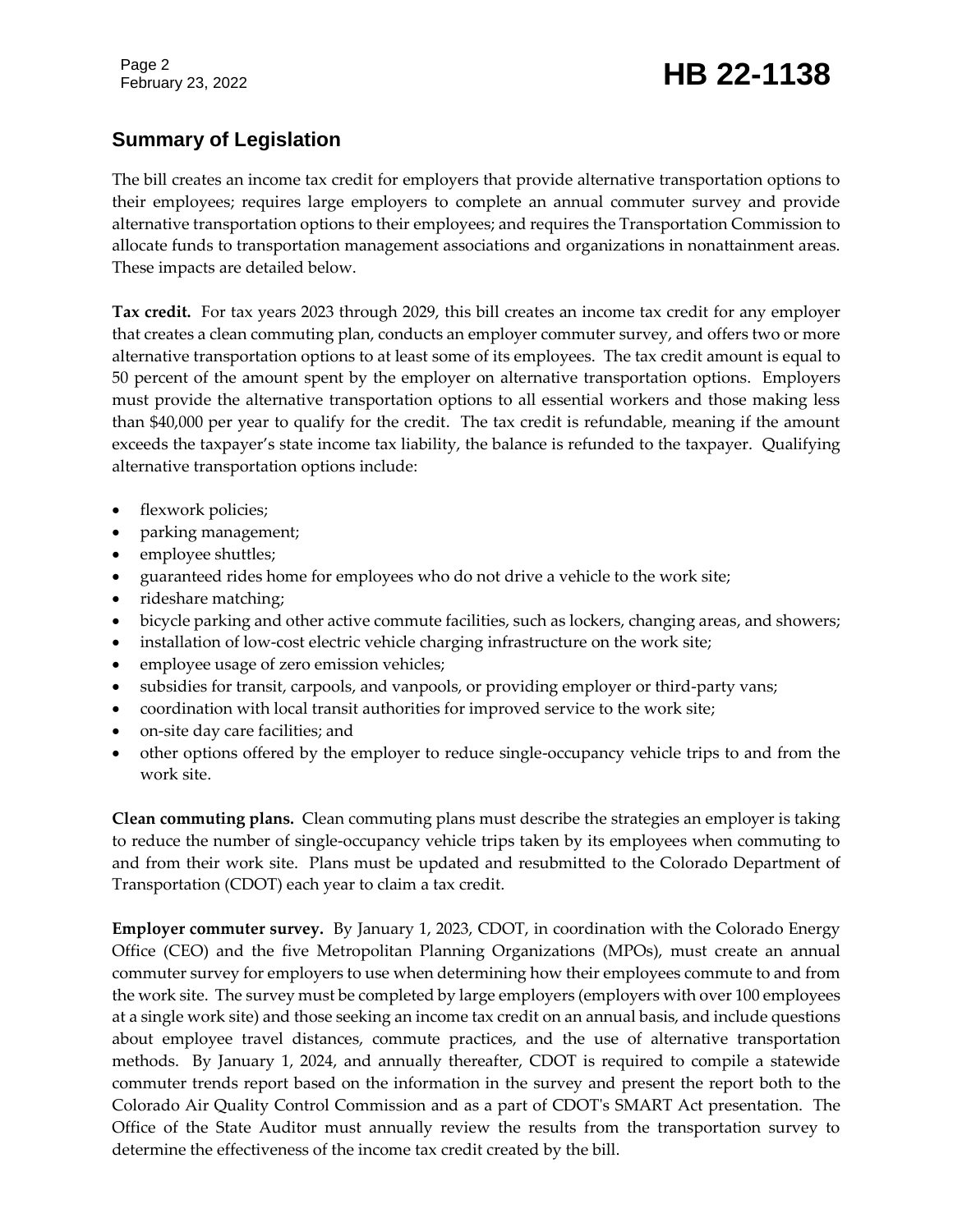## February 23, 2022 **HB 22-1138**

**Large employer requirements.** In addition to conducting the employer commuter survey described above, the bill requires all employers with over 100 employees at a single work site in nonattainment areas to offer employees qualified transportation fringe benefits; offer employees commuter choice information; and offer a cash allowance in lieu of a parking space under certain circumstances by January 1, 2023. Large employers in the remaining areas of the state's five MPO territories must comply with these requirements by January 1, 2025, and all other large employers in the state must comply by January 1, 2027.

**Transportation Commission allocations.** Starting in FY 2023-24 and continuing through FY 2029-30, the Transportation Commission is required to allocate \$250,000 to each of the state's transportation management associations and organizations operating in a nonattainment area, paid from the Multimodal Transportation and Mitigation Options Fund. This funding is to be used to assist large employers with clean commuting plans and complying with the requirements of the bill.

### **Background**

Areas of the United States that do not meet ozone national ambient air quality standards set by the Environmental Protection Agency (EPA) are designated as nonattainment areas. Consequences of a nonattainment designation include additional federal regulatory monitoring and increased costs for state and local governments to attain compliance. As of November 2021, Adams, Arapahoe, Boulder, Broomfield, Denver, Douglas, Jefferson, and Weld counties are designated as nonattainment areas, along with parts of Larimer County.

There are nine transportation management associations and organizations operating within a nonattainment area. Transportation management associations and organizations are public-private partnerships designed to address traffic congestion and air-quality problems in a specific geographic area.

#### **Assumptions**

The eligible population for the new tax credit created by the bill includes private sector employers offering alternative transportation options to their employees. To estimate the reduction in state revenue associated with this bill, this fiscal note uses an estimate of the number of Colorado employees that will receive transportation benefits. Since data are not available for this specific subset of employees, a number of statistics about the broader regional and Colorado workforce are used.

According to the Bureau of Labor Statistics, approximately 11 percent of employees in the mountain region receive subsidized commuting benefits from their employer, which includes subsidized parking, public transportation, and carpool benefits. However, this figure includes government employers, which do not pay state income tax, and are therefore ineligible for this new tax credit. Approximately 85 percent of employees in Colorado are employed by private (non-government) employers. As such, this fiscal note assumes that approximately 9.4 percent (11 percent × 85 percent) of private sector employees receive subsidized transit benefits.

However, this 9.4 percent of employees that receive subsidized transit benefits includes solo drivers receiving subsidized parking benefits who are not eligible for this new tax credit, as well as employees receiving public transportation and carpooling benefits who are eligible. This fiscal note assumes that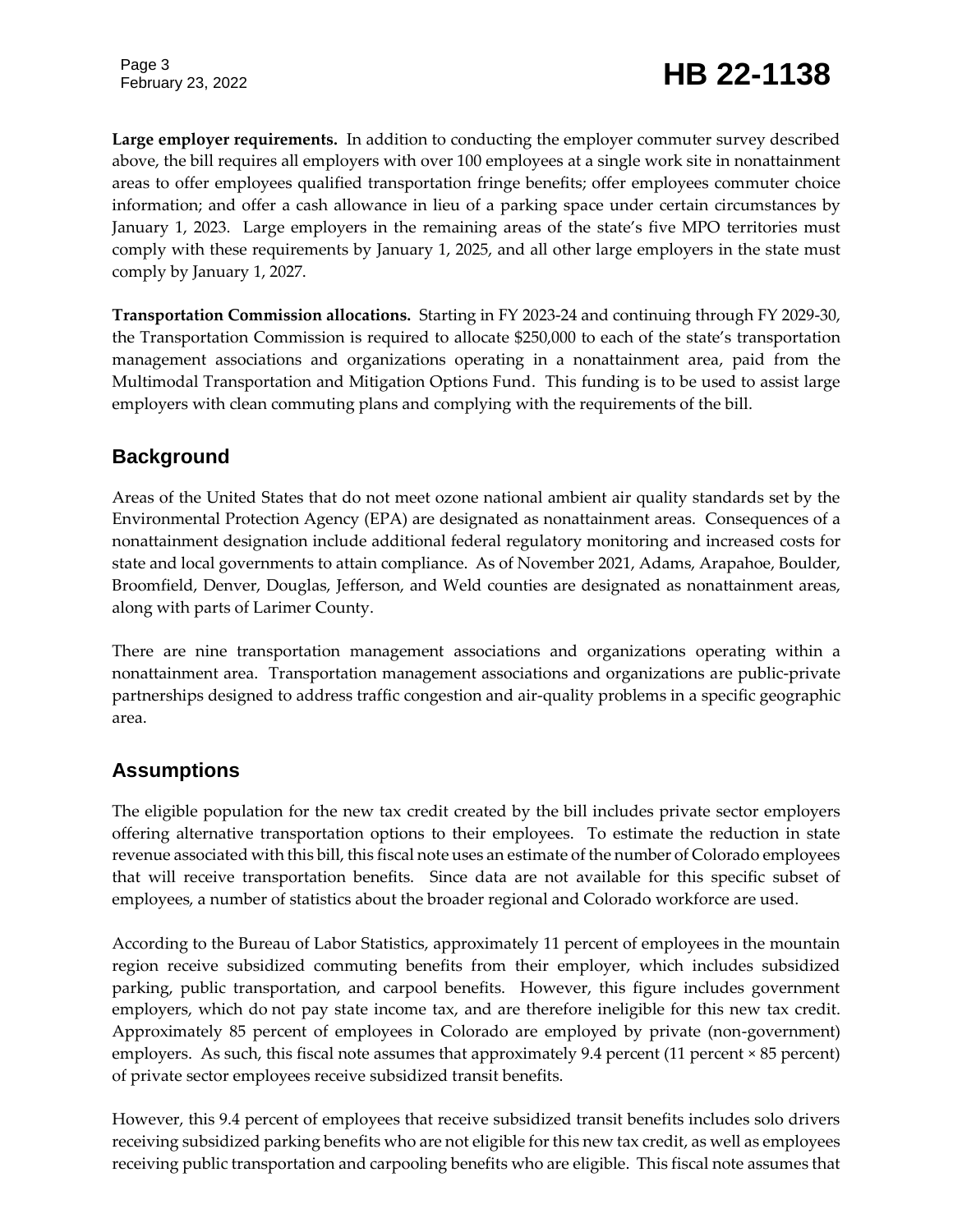## February 23, 2022 **HB 22-1138**

of this 9.4 percent of employees, only 20 percent will initially utilize alternative transportation options that are eligible for the income tax credit. In 2023, that equates to 53,000 employees that will receive carpooling benefits from their employer, or about 2 percent of the total private sector workforce. This number is expected to increase by 20 percent in 2024 and by an additional 15 percent in 2025 as more large employers are required to provide alternative transportation options to their employees and others choose to opt into the program. This population estimate of employees receiving alternative transportation options benefits is expected to grow at a steady rate each year the income tax credit is available. To the extent that more businesses provide alternative transportation options to their employees sooner than assumed in this fiscal note, the revenue reduction under the bill will be larger than estimated.

This fiscal note assumes that employers will expend on average \$1,152 per employee per year in 2023 and \$1,176 in 2024 in qualifying alternative transportation benefits. This figure is based on the estimated future price of a local RTD pass reduced by 20 percent to reflect bulk purchase pricing, an estimated \$96 per month in 2023 and \$98 in 2024.

Employment and inflation estimates used in this fiscal note are consistent with the December 2021 Legislative Council Staff forecast.

## **State Revenue**

The bill is expected to decrease state revenue by \$30.5 million in FY 2022-23 (a half-year impact), by \$67.8 million in FY 2023-24, and by larger amounts in subsequent years until the credit expires in FY 2029-30. These amounts reflect the assumptions stated above; however, the bill's actual revenue reduction could be larger depending on the rate at which the credit is utilized. Income taxes are subject to TABOR. Revenue impacts on a tax year basis and additional information are presented in Table 2.

|                 | (\$74.6 million) |
|-----------------|------------------|
| \$121.9 million | \$149.3 million  |
| \$1,152         | \$1,176          |
| 52,892          | 63,470           |
| Tax Year 2023   | Tax Year 2024    |
|                 | (\$60.9 million) |

#### **Table 2 Revenue Reduction Under HB 22-1138**

Employers are estimated to expend approximately \$121.9 million in qualifying alternative transportation benefits in tax year 2023 and \$149.3 million in tax year 2024. This amounts to forgone state income tax revenue of approximately \$60.9 million in 2023 and \$74.6 million in 2024 due to the 50 percent tax credit, if the credit is utilized by all eligible employers

## **State Expenditures**

The bill increases state cash fund expenditures in CDOT by \$255,000 in FY 2022-23 and \$2.5 million in FY 2023-24 from the State Highway Fund and the Multimodal Transportation and Mitigation Options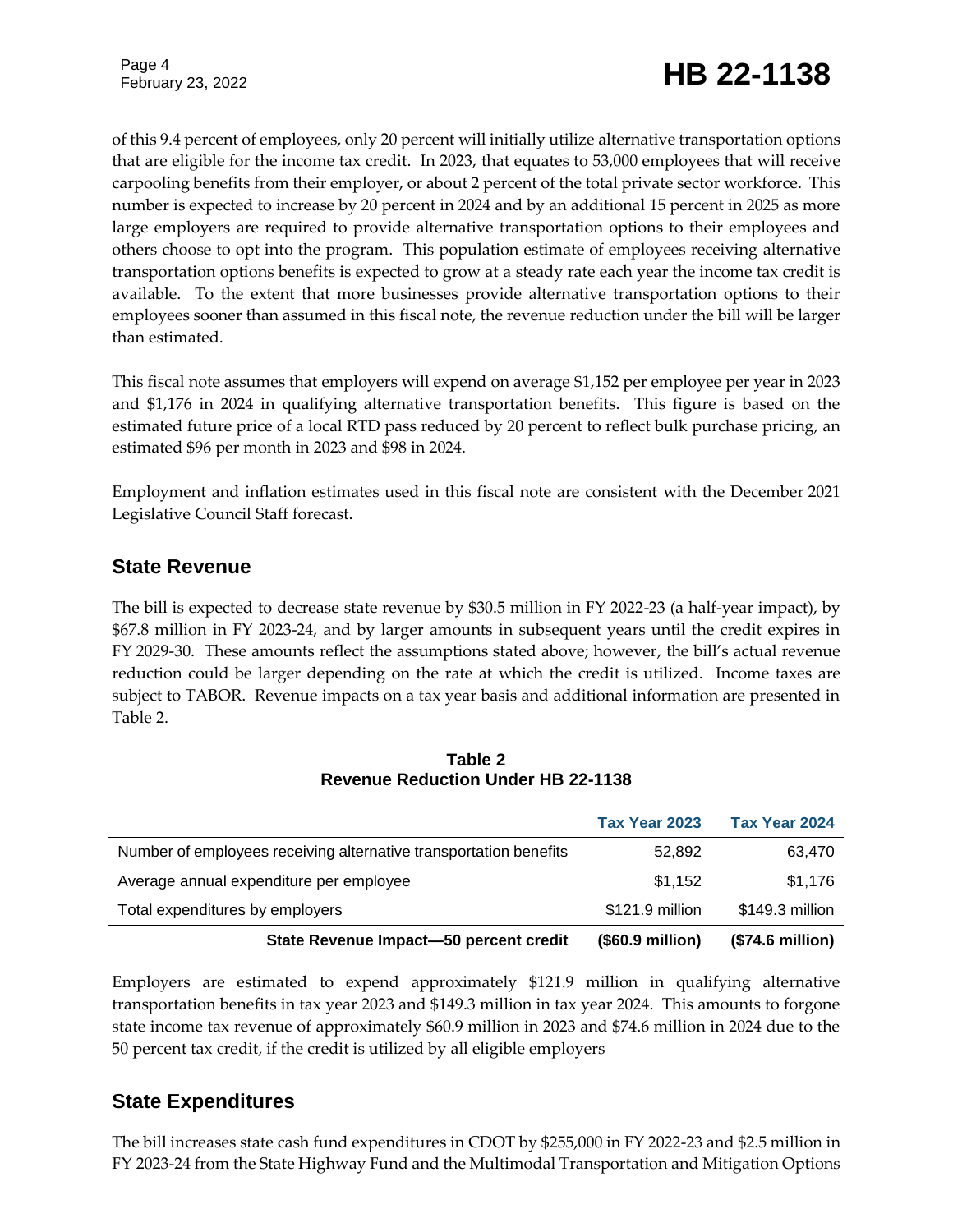February 23, 2022 **HB 22-1138** 

Page 5

Fund (Multimodal Options Fund). It also increases General Fund expenditures in the DOR by \$23,550 in FY 2022-23 and \$25,858 in FY 2023-24. Finally, the bill will increase workload in multiple state agencies. These impacts are shown in Table 3 and detailed below.

| <b>Cost Components</b>                    |                  | FY 2022-23     | FY 2023-24     |
|-------------------------------------------|------------------|----------------|----------------|
| <b>Department of Transportation</b>       |                  |                |                |
| <b>Personal Services</b>                  |                  | \$181,367      | \$181,367      |
| <b>Operating Expenses</b>                 |                  | \$3,105        | \$3,105        |
| <b>Capital Outlay Costs</b>               |                  | \$12,400       |                |
| <b>Clean Commuting Plan Assistance</b>    |                  |                | \$2,250,000    |
| Centrally Appropriated Costs <sup>1</sup> |                  | \$58,017       | \$56,839       |
| FTE - Personal Services                   |                  | 2.3 FTE        | 2.3 FTE        |
| <b>CDOT Subtotal</b>                      |                  | \$254,889      | \$2,491,311    |
| <b>Department of Revenue</b>              |                  |                |                |
| <b>Computer Programming</b>               |                  | \$19,950       |                |
| GenTax Support and Maintenance            |                  | \$3,600        |                |
| <b>ORA Reporting</b>                      |                  |                | \$6,400        |
| Form Changes                              |                  |                | \$19,458       |
| <b>DOR Subtotal</b>                       |                  | \$23,550       | \$25,858       |
|                                           | <b>Total</b>     | \$278,439      | \$2,517,169    |
|                                           | <b>Total FTE</b> | <b>2.3 FTE</b> | <b>2.3 FTE</b> |

#### **Table 3 Expenditures Under HB 22-1138**

<sup>1</sup> *Centrally appropriated costs are not included in the bill's appropriation.*

**Department of Transportation.** The bill increases CDOT administrative expenditures by 2.3 FTE in FY 2022-23 and future years. These staff will develop, implement, and analyze data from the employer commuter survey; provide reporting on survey results; assist employers with the development of their clean commuting plans; oversee and manage CDOT's clean commuting plan; manage funding distribution to transportation management associations and organizations; and provide training and outreach. Standard operating and capital outlay costs are included and will be paid from the State Highway Fund, which is continuously appropriated to the Department of Transportation.

 **Clean commuting plan assistance.** In FY 2023-24 through FY 2029-30, the bill requires the Transportation Commission to allocate \$250,000 from the state allocation of the Multimodal Options Fund to transportation management associations and organizations to assist employers with the creation of their clean commuting plans. The fiscal note assumes that nine organizations will qualify for the funding, for a total allocation of \$2.25 million. The Multimodal Options Fund is subject to annual appropriation from the General Assembly.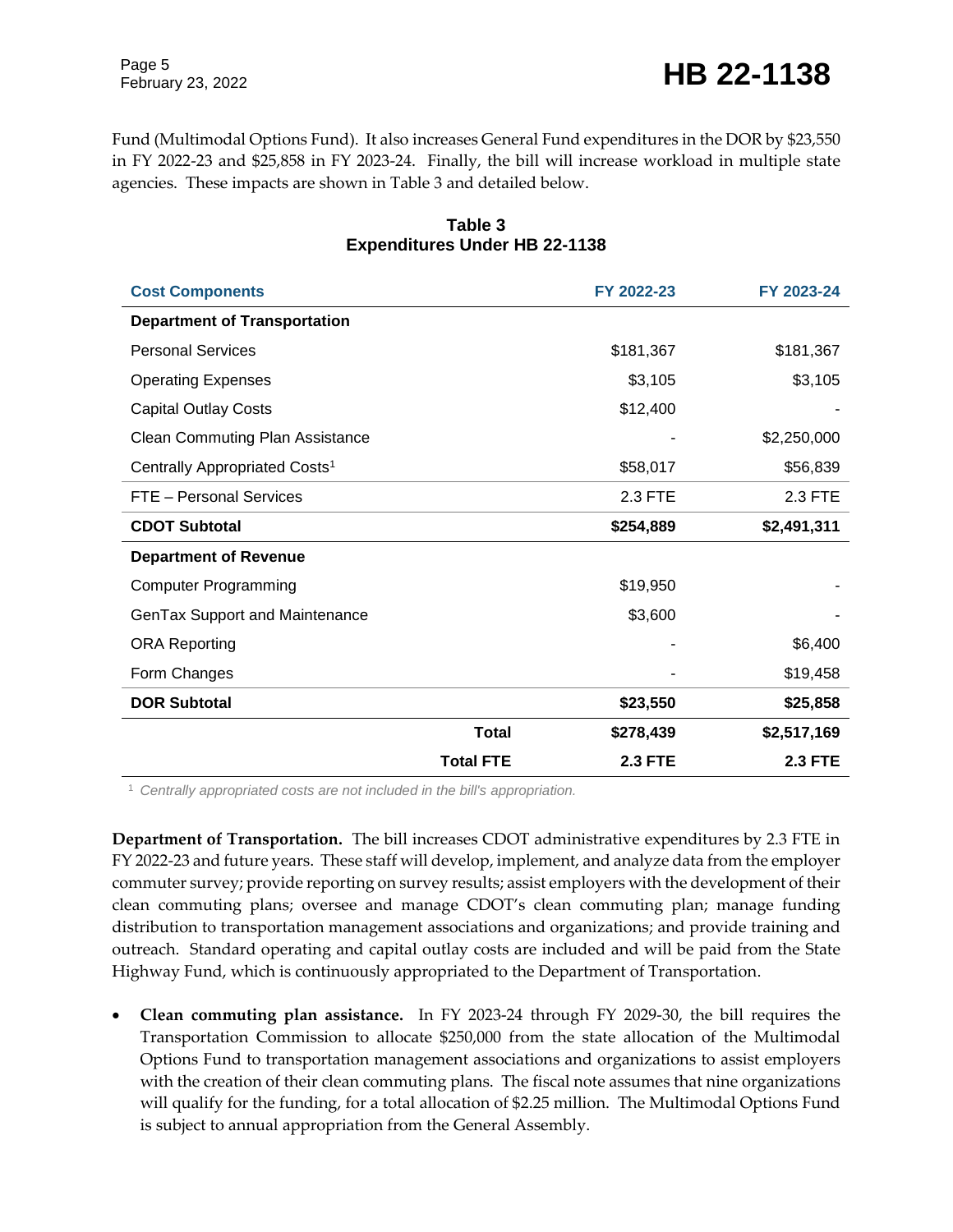**Department of Revenue.** Assuming that CDOT will provide the verification the DOR requires to approve income tax credits, the bill increases General Fund expenditures in the DOR by \$23,550 in FY 2022-23 for computer programing and by \$25,858 in FY 2023-24 for reporting and tax form changes.

 **Computer programming.** This bill requires the DOR to program, test, and update database fields in its GenTax software system in FY 2022-23. Programming costs are estimated at \$3,600, representing 16 hours of contract programming at a rate of \$225 per hour. Costs for testing at the department are estimated at \$19,950, representing 570 hours of Systems Support Office contract testing at a rate of \$35 per hour.

Starting in FY 2023-24 and ongoing, expenditures in the Office of Research and Analysis are required for changes in the related GenTax reports so that the department can access and document tax statistics related to the new tax policy. These costs are estimated at \$6,400, representing 200 hours for data management and reporting at \$32 per hour.

 **Tax form changes.** Starting in FY 2023-24, the bill requires tax form changes to the credit schedule for corporations. These changes will require expenditures of \$19,458 in FY 2023-24, \$19,680 in FY 2024-25, and \$20,251 in FY 2025-26. This work is done by the Department of Personnel and Administration with reappropriated funds.

**Colorado Energy Office.** Workload will increase on an ongoing basis for the Colorado Energy Office to coordinate with CDOT in development and administration of the transportation survey required by the bill. This workload can be accomplished within existing appropriations.

**Office of the State Auditor.** The state auditor is required to annually review transportation survey data from CDOT to measure the effectiveness of the tax credit created by this bill in lowering single-occupancy vehicle commutes. This workload can be accomplished within existing appropriations.

**Large state agencies.** The fiscal note assumes that workload for large state agencies to complete the transportation survey, report the results to CDOT and provide information to employees about alternative transportation options will be minimal. The fiscal note also assumes that many of the alternative transportation options required by the bill for large employers are already being offered to some extent by state agencies, including transportation subsidies and telework options, and therefore any costs to comply with these requirements can be accomplished within existing appropriations.

**Centrally appropriated costs.** Pursuant to a Joint Budget Committee policy, certain costs associated with this bill are addressed through the annual budget process and centrally appropriated in the Long Bill or supplemental appropriations bills, rather than in this bill. These costs, which include employee insurance and supplemental employee retirement payments, are shown in Table 3.

## **Other Budget Impacts**

**TABOR refunds.** The bill is expected to decrease the amount of state revenue required to be refunded to taxpayers by the amounts shown in the State Revenue section above. This estimate assumes the December 2021 LCS revenue forecast. A forecast of state revenue subject to TABOR is not available